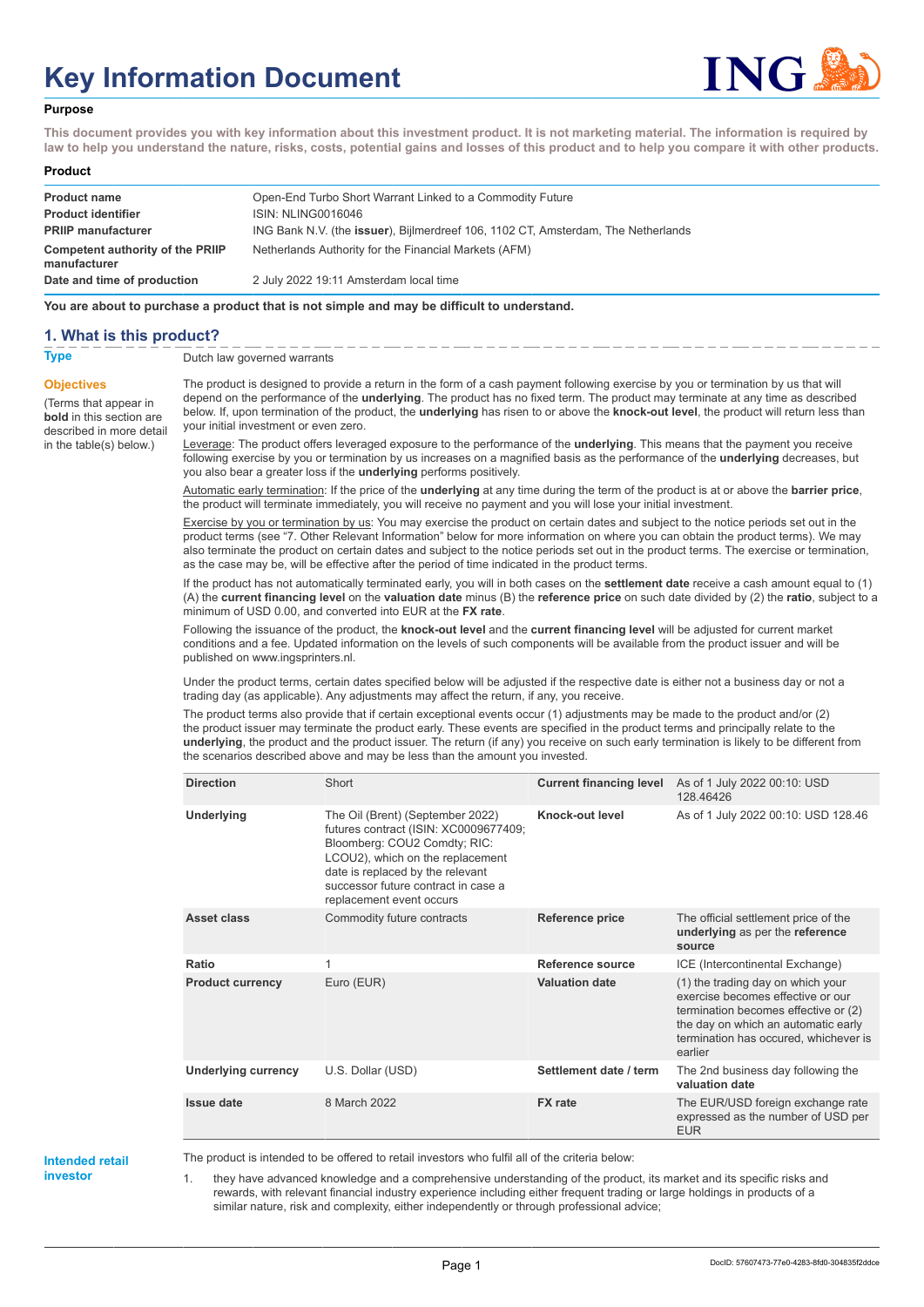- 2. they seek hedging and/or leveraged performance, expect the movement in the underlying to perform in a way that generates a favourable return, have an investment horizon of the recommended holding period specified below and understand that the product may terminate early;
- 3. they accept the risk that the issuer could fail to pay or perform its obligations under the product and they are able to bear a total loss of their investment; and
- 4. they are willing to accept a level of risk to achieve potential returns that is consistent with the summary risk indicator shown below.

The product is not intended to be offered to retail clients who do not fulfil these criteria.

## **2. What are the risks and what could I get in return?**

**Risk indicator**

**Performance scenarios**





**The risk indicator assumes you keep the product for 1 day. The actual risk can vary significantly if you cash in at an early or a later stage and you may get back less.**

The summary risk indicator is a guide to the level of risk of this product compared to other products. It shows how likely it is that the product will lose money because of movements in the markets or because we are not able to pay you.

We have classified this product as 7 out of 7, which is the highest risk class. This rates the potential losses from future performance at a very high level, and poor market conditions are very unlikely to impact our capacity to pay you.

**Be aware of currency risk:** If the currency of your account is different to the currency of this product, you will be exposed to the risk of suffering a loss as a result of the conversion of the currency of the product into the account currency. This risk is not considered in the indicator shown above. Because the product currency is different from the underlying currency, you will be exposed to the risk of suffering a loss if the underlying currency declines in value relative to the product currency.

**Be aware of currency risk:** If (i) the Underlying is traded in a different currency than EUR the unwind amount will be converted to EUR at the prevailing exchange rate which may result in a loss; or (ii) the currency of your account is different from the Currency of the product, you may be exposed to the risk of suffering a loss as a result of the conversion of the Currency of the product into the account currency. Risk (ii) above is not considered in the indicator shown above.

This product does not include any protection from future market performance so you could lose some or all of your investment.

If we are not able to pay you what is owed, you could lose your entire investment.

For detailed information about all risks relating to the product please refer to the risk sections of the prospectus and any supplements thereto as specified in the section "7. Other relevant information" below.

**Market developments in the future cannot be accurately predicted. The scenarios shown are only an indication of some of the possible outcomes based on recent returns. Actual returns could be lower.**

*Investment: EUR 10,000*

| <b>Scenarios</b>           |                                                                           | 1 day                        |  |
|----------------------------|---------------------------------------------------------------------------|------------------------------|--|
|                            |                                                                           | (Recommended holding period) |  |
| Stress scenario            | What you might get back after costs<br>Percentage return (not annualised) | EUR 2,256.62<br>-77.43%      |  |
| Unfavourable scenario      | What you might get back after costs<br>Percentage return (not annualised) | EUR 8,161.84<br>$-18.38\%$   |  |
| <b>Moderate scenario</b>   | What you might get back after costs<br>Percentage return (not annualised) | EUR 9.051.09<br>$-9.49%$     |  |
| <b>Favourable scenario</b> | What you might get back after costs<br>Percentage return (not annualised) | EUR 10.150.58<br>1.51%       |  |

The average returns shown in the above table are not annualised, which means they may not be comparable to the average returns shown in other key information documents.

This table shows the money you could get back over the next day under different scenarios, assuming that you invest EUR 10,000. The scenarios shown illustrate how your investment could perform. The recommended holding period for this product is less than one year. The figures are therefore not calculated on a per year basis, but for the recommended holding period. Figures in this section and "4. What are the costs?" are therefore not comparable with figures given for products with a recommended holding period of at least one year. The scenarios presented are an estimate of future performance based on evidence from the past on how the value of this investment varies, and are not an exact indicator. What you get will vary depending on how the market performs and how long you keep the product. The stress scenario shows what you might get back in extreme market circumstances, and it does not take into account the situation where we are not able to pay you.

This product cannot be easily cashed in. This means it is difficult to estimate how much you would get back if you cash in before the recommended holding period. You will either be unable to cash in early or you will have to pay high costs or make a large loss if you do so.

The figures shown include all the costs of the product itself, but may not include all the costs that you pay to your advisor or distributor. The figures do not take into account your personal tax situation, which may also affect how much you get back.

Buying this product holds that you think the price of the underlying will decrease.

Your maximum loss would be that you will lose your investment.

## **3. What happens if ING Bank N.V. is unable to pay out?**